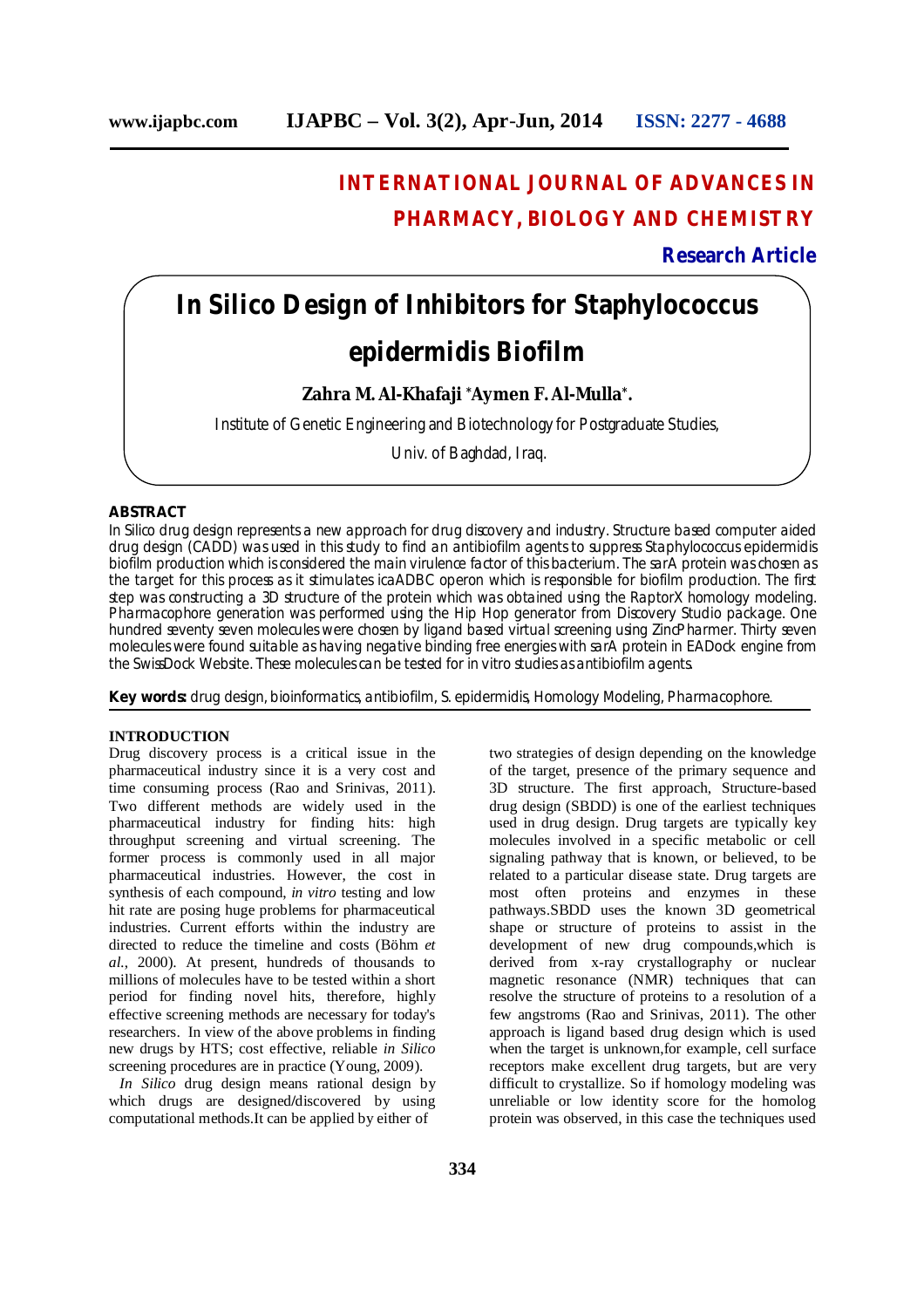for structure-based drug design cannot be used. Pharmacophore models and 3D-QSAR models can be used instead (Young, 2009).

The aim of this study was to predict inhibitors for *S. epidermidis* biofilm using structure based computer aided drug design strategies.

### **MATERIALS AND METHODS**

**A- NCBI: http://www.ncbi.nlm.nih.gov/**used for the retrieval of protein sequence and information (Matthiesen, 2010).

**B- Uniprot Database: http://www.uniprot.org/**used for protein information (Apweiler *et al.*, 2004).

**C- Mega5.1 software:** used for alignment purposes (Tamura *et al.*, 2011).

**D- RaptorX: http://raptorx.uchicago.edu/**used for protein modeling purposes (Källberg *et al.*, 2012). **E-Qmeanserver:** 

**http://swissmodel.expasy.org/qmean/cgi/index.cgi**u sed for protein model quality estimation (Benkert *et al.*, 2009).

**F- SwissDock: http://www.swissdock.ch/**used for molecular docking purposes (Hetal *et al.*, 2013).

**G- Discovery Studio software v.2.5:** used for multidrug design purposes (Tsai *et al*., 2009).

**H- ZINC Database: http://zinc.docking.org/**used for cheminformatic purposes (Irwin and Shoichet, 2005).

### **I-ZINCPharmer:**

**http://zincpharmer.csb.pitt.edu/used for** pharmacophore screening purposes (Koes and Camacho, 2012).

**J- T.E.S.T software v.4.1:**used for toxicity and mutagenicity estimation (Sushko *et al*., 2010).

**K- Cello: http://cello.life.nctu.edu.tw/**used for estimation of protein localization (Yu *et al*., 2006).

### **L-BTXpred:**

**http://www.imtech.res.in/raghava/btxpred/index.h tml**used for the prediction of bacterial toxins (Saha and Raghava, 2007).<br>M-VaxiJen:

http://www.ddg**pharmfac.net/vaxijen/VaxiJen/VaxiJen.html**used

for the prediction of antigenicity and subunit vaccines (Doytchinova and Flower, 2007).

**N- STRING database:http://string-db.org/**used toestimatethe protein interactome (Franceschini*et al.*, 2013).

### **RESULTS**

Structure based drug design strategies were used and as follow:

**Target Determination:** Some of the proteins and genes of *S.epidermidis* were studied to selectthe most effective and suitable target for biofilm formation and maturation. SarA protein was chosen as target for this

study for its interactions with other proteins in different pathways (Franceschini *et al*., 2013).SarA protein of 25 strains of *S. epidermidis* were aligned to assign the most conservedregion.The WebLogo website was used to observe differences between the 25 sequences of the protein. SarA protein of the VCU144 strain of *S. epidermidis* was chosen as the target protein sequence (MAISKINDCFELLAMVTYADRLKGIIKKEFSISF EEFAVLTYISENKEEEYYLKDIINHL

NYKQPQVVKAVKNLSQENYFNKKRNEHDERT VLILVDSKQRKKIDDLLKRVNNRITEANNENEV ).

Results revealed that sarA is cytoplasmic protein, non-toxin and non-antigen.

**Homology Modeling**: unfortunately the sarA protein of *S. epidermidis* has not been crystallized yet, and no 2D NMR studies have been found for it. So, the next choice was to model it from the most identical protein. RaptorX website (Källberg *et al.*, 2012) was used for modeling the protein.

The protein was modeled by using 2fnpA and 2frhA proteins (codes of sarA proteins of different *S. aureus* strains in Protein Data Bank) as templates. The identity score was 85% and 90% respectively. Figure (1) shows the modeled protein in a PDB format.



**Figure (1) :** SarA 3D Homolog of *S. epidermidis* RaptorX website estimated two hypothetical structures. These results were analyzed by Qmean website for determining the reliability of the structure, where the first one gave 70% score and the other gave 66% score of reliability. The first model, then, was chosen as PDB format of the sarA protein .

**Ligands Search**: was carried out by survey the literatures and it has been found that 20 molecules from different groups can be used as initial hits (Acetaminophen, Acetic Acid, Albendazole, Acetylsalicylic Acid, Diacetyl, Eugenol, Piroxicam, Ibuprofen, Ferric ammonium citrate, Indomethacin,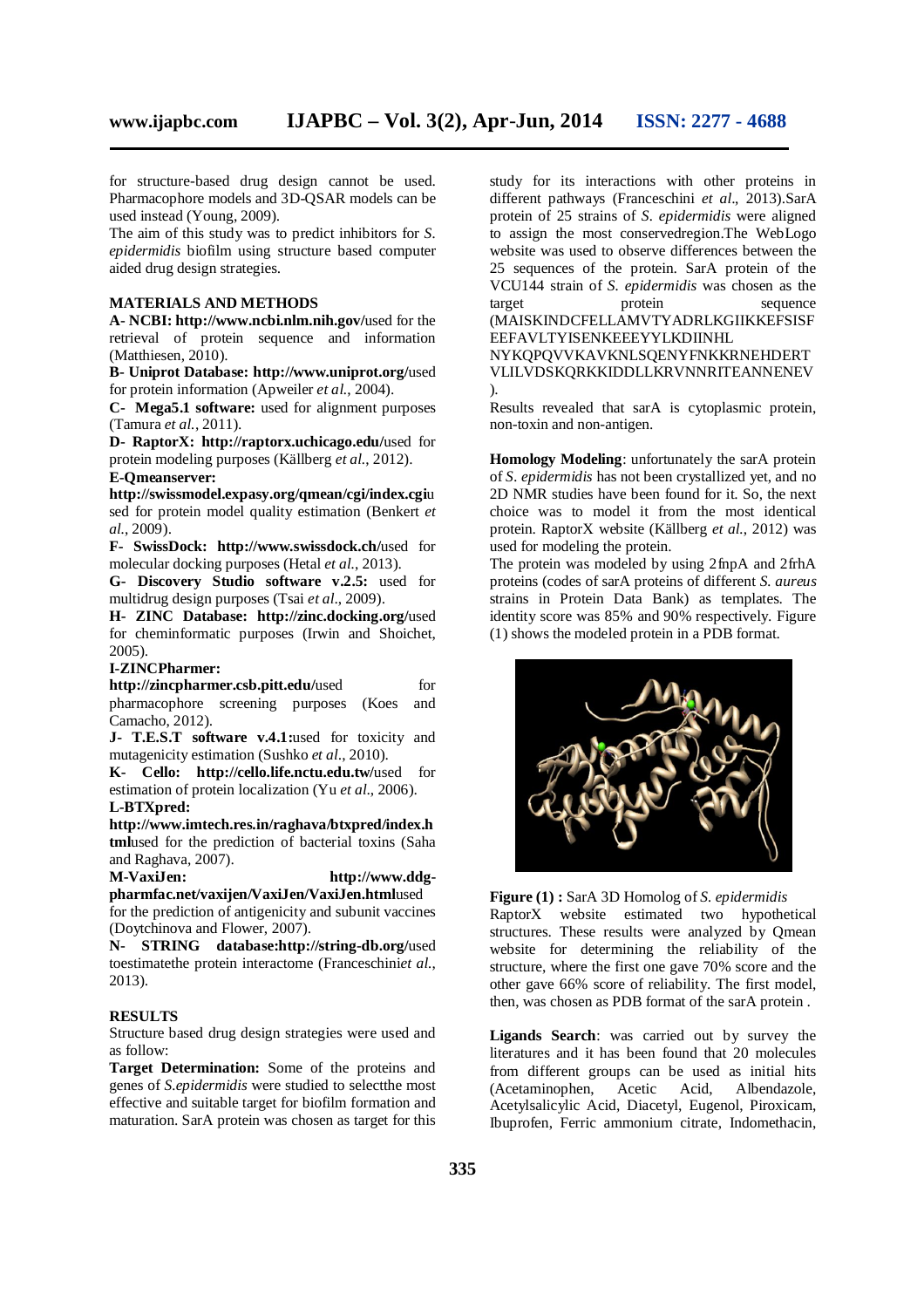Levamisole, Methyldopa, Niclosamide, Pentazocine, Rifampicin, Thymol, Vancomycine, Diclofenac, (Z)- 5-(bromomethylene)dihydrofuran-2(3H)-one, (E)-3- (bromomethylene)isobenzofuran-1(3H)-one). These molecules were tested for initial docking with the

EADock DSS engine in the SwissDock Website. The result was positive (i.e., their minimum binding energy was negative) for only 8 molecules:



Five molecules with the lowest binding free energy score were chosen for screening ligands (acetaminophen, ibuprofen, acetic acid, diacetyl, ferric ammonium citrate).

**Pharmacophore Virtual Screening**: the goal of virtual screening is to select, relatively rapidly and cheaply, small subset of compounds predicted to have activity against a given biological target out of a large database of compounds. The Hip Hop hypothesis in the Discovery Studio was used and gave 2 hypothysed pharmacophores (Figures 2 A and B). Then these pharmacophores were used in the ZincPharmer to screen more than 180 million different conformations in Zinc database (Figure 3).

 One hundred seventy seven (177) molecules were obtained from Zinc database after filtering through Lipinski rule of five and through analyzing them with the T.E.S.T program for their mutagenicity. All molecules wereused in the SwissDock to estimate their binding affinity to the protein. Many criteria from docking results can be used for estimating binding affinity including, binding free energy, full fitness, hydrogen bonding and total free energy. Binding free energy was used as the main criterion for ranking the best powerful ligands. The final result was 37 molecules having positive docking results

after docking through SwissDock (i.e., having negative free binding energy with sarA protein) (Table 1).

### **DISCUSSION AND CONCLUSION**

SarA protein was chosen at the beginningout ofmany targets as it acts as an *icaADBC* operon stimulator (regulator) (Tormo *et al.*, 2005) and hitting it will stop the most powerful operon in biofilm synthesis process. SarA is a 124-residues DNA binding protein encoded by the *sarA* locus, which consists of three overlapping transcripts, driven by three distinct promoters, P1, P3 and P2 (Bayer *et al.*, 1996).

 DNA binding and profiling studies suggest that sarA protein may regulate target genes by directly binding to target gene promoters or indirectly via downstream effects on regulons (e.g. binding to the *agr* promoter) or by stabilizing mRNA during the log phase (Cheung *et al.*, 2004; Roberts *et al.*, 2006).

 SarA, like its homolog sarR, is a dimeric winged helix structure with each monomer consisting of 5  $\alpha$ helices, 3 β-strands and several loops  $(α1α2-β1α3α4$ β2β3-α5). The sarA dimer possesses a central helical core and two winged helix motifs. Within each winged helix motif there is a helix-turn-helix motif (α3α4) and a β-hairpin turn wing (β2β3), both of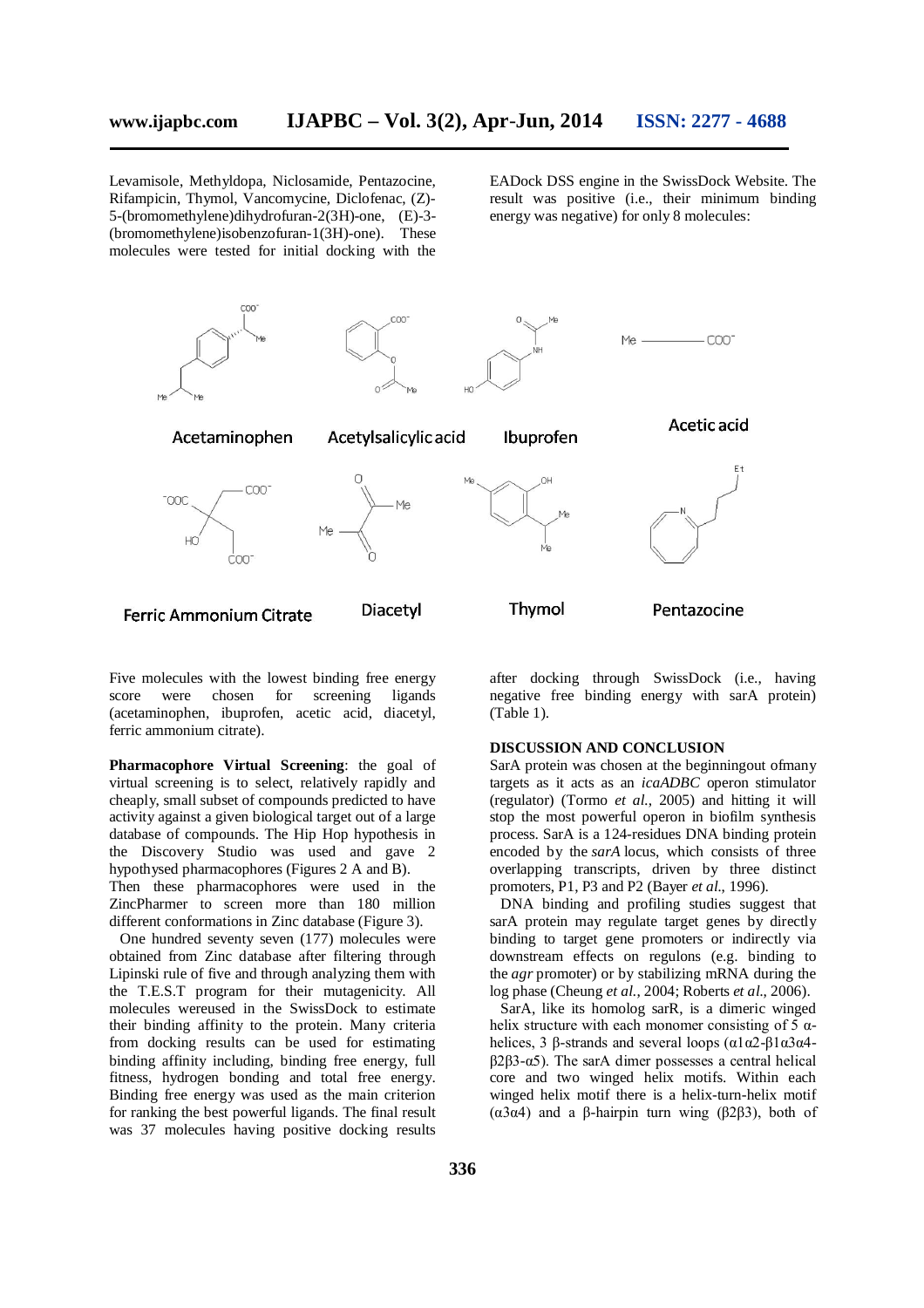which are putative DNA binding domains (Liu *et al*., 2006).

The importance of this protein comes from its multifunctional regulatory activity. First of all, it acts at the initiation step of biofilm production by direct binding to *icaA* promoter enhancing transcription of *icaADBC* operon. Furthermore, sarA influences the regulation of biofilm formation via an agr-dependent pathway. It has also been found that sarA enhances the proteolytic enzymes activity, which has an important rule in the regulation of biofilm development (Tormo *et al.*, 2005). So, blocking this protein will hit the biofilm development process at many stages.

Docking step was performed usingSwissDock which uses calculations performed in the CHARMM force field (Grosdidier*et al.*, 2011).

A pharmacophore model is an ensemble of steric and electronic features that is necessary to ensure the optimal supramolecular interactions with a specific biological target and to trigger (or block) its biological response (Yang, 2010). In this study, Discovery Studio was used for pharmacophore modeling as it uses Hip Hop generator for this job.

Because sarA in *S.epidermidis* has no previous studies to be used as drug target, a new strategy was used to build a pharmacophore for this target. The first step was selecting twenty molecules acting as antibiofilm chosen from different antibiofilm categories. Then by initial docking with the target protein only eight molecules appear to bind with the protein. The five molecules with the best score selected from the initial docking step were used in Discovery Studio program to build a pharmacophore to be used in drugs like molecule screening. After building the pharmacophore it was entered to ZincPharmer website for virtual screening where more than 180 million conformations of Zinc database for small molecules were screened to give 177 molecules similar to the used pharmacophore. Then the resultedmolecules were tested with SwissDock at the final docking step to predict the most probable inhibitors for sarA protein.

The final result was 37 molecule with a negative free binding energy that means high affinity to bind to sarA protein and these molecules can be tested *in vitro* for their biofilm inhibition activity.



**Figure (3)** Pharmacophore features in ZincPharmer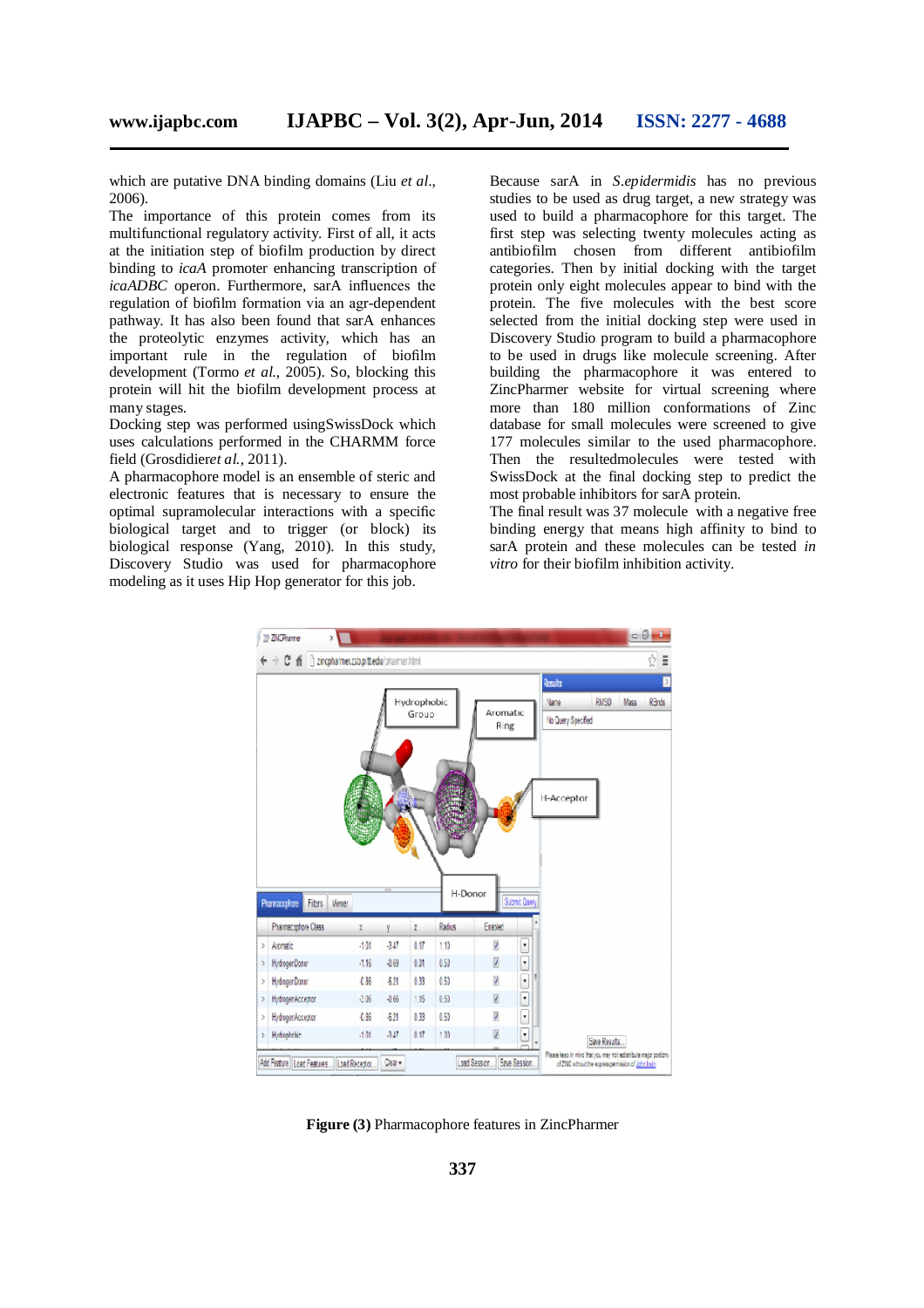|                 | <b>Molecules</b>        | Minimum Free          |
|-----------------|-------------------------|-----------------------|
|                 | (chemical or zinc ID)   | <b>Binding Energy</b> |
| 1               | Acetaminophene          | $-5.369$              |
| $\overline{c}$  | Acetic Acid             | $-7.239$              |
| $\overline{3}$  | Acetylsalicylic Acid    | $-0.0485$             |
| $\overline{4}$  | Diacetyl                | $-12.626$             |
| 5               | Ibuprofen               | $-11.998$             |
| 6               | Ferric ammonium citrate | $-4.455$              |
| $\overline{7}$  | Pentazocine             | $-5.222$              |
| 8               | Thymol                  | $-5.444$              |
| 9               | zinc_1768401            | $-4.065$              |
| 10              | zinc_11851832           | $-7.218$              |
| 11              | Zinc 254936             | $-6.810$              |
| 12              | Zinc_53792818           | $-19.662$             |
| 13              | Zinc 65054752           | $-2.869$              |
| 14              | Zinc 71763859           | $-13.979$             |
| $\overline{15}$ | Zinc_3074344            | $-11.67$              |
| 16              | Zinc_3077159            | $-8.5$                |
| 17              | Zinc 4675592            | $-6.29$               |
| 18              | Zinc 5957291            | $-8.17$               |
| 19              | Zinc 6702467            | $-7.61$               |
| 20              | Zinc_70735489           | $-7.83$               |
| 21              | Zinc_12496101           | $-5.393$              |
| 22              | Zinc 13545166           | $-14.183$             |
| 23              | Zinc_1454               | $-3.3$                |
| 24              | Zinc_1530959            | $-5.85$               |
| 25              | Zinc_1532514            | $-13.79$              |
| 26              | Zinc_1648334            | $-68.56$              |
| 27              | Zinc_1683666            | $-16.23$              |
| 28              | Zinc_2040136            | $-43.82$              |
| 29              | Zinc_4403799            | $-21.12$              |
| 30              | Zinc_5751050            | $-19.99$              |
| 31              | Zinc_1481956            | $-4.05$               |
| 32              | Zinc_1542916            | $-5.18$               |
| 33              | Zinc 1544545            | $-22.12$              |
| 34              | Zinc_1725270            | $-4.56$               |
| 35              | Zinc_18099446           | $-10$                 |
| 36              | zinc_4097406            | $-22.3$               |
| 37              | zinc_4498304            | $-5.1$                |

### **Table (1) Molecules with positive docking result**





**Figure (2) A, B** Hypothetical pharmacophores generated in Discovery Studio (redcolored groups represent H-acceptors while bluegroups represent Hdonors)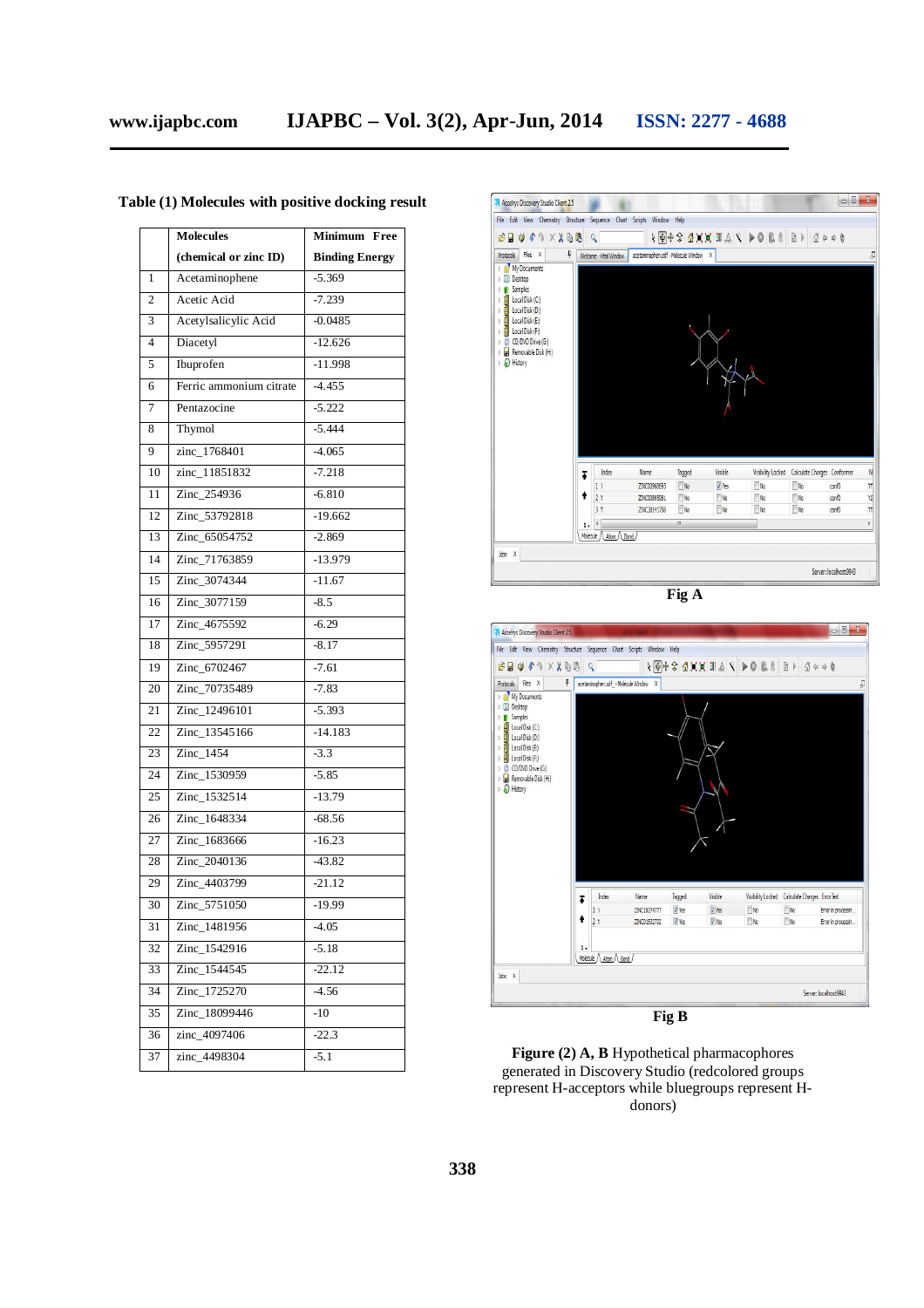### **References**

- 1. Alem M and Douglas J. Effects of aspirin and other nonsteroidal anti-inflammatory drugs on biofilms and planktonic cells of Candida albicans. Antimicrobial Agents and Chemotherapy. 2004; 48:41-47.
- 2. Apweiler R, Bairoch A, Wu C, Barker W, Boeckmann B, Ferro S. UniProt: the Universal Protein knowledgebase. Nucleic Acids Research. 2004; 32:D115–D119.
- 3. Bayer M, Heinrichs J and Cheung A. The molecular architecture of the sar locus in Staphylococcus aureus. Journal of Bacteriology. 1996; 178:4563–4570.
- 4. Benkert P, Künzli M and Schwede T. QMEAN server for protein model quality estimation. Nucleic Acids Research. 2009; 37:W510-W514.
- 5. Bink A, Pellens K, Cammue B and Thevissen K. Anti-biofilm strategies: how to eradicate Candida biofilms? The Open Mycology Journal. 2011; 5:29-38.
- 6. Böhm H, Schneider G, Kubinyi H, Mannhold R and Timmerman H. Virtual Screening for Bioactive Molecules(Methods and Principles in Medicinal Chemistry). Wiley-VCH, Weinheim, Germany.2000.
- 7. Cheung A, Bayer A, Zhang G, Gresham H, Xiong Y. Regulation of virulence determinants in vitro and in vivo in Staphylococcus aureus. FEMS Microbiology Letters. 2004; 1649:1–9.
- 8. Doytchinova I and Flower D. VaxiJen: a server for prediction of protective antigens, tumour antigens and subunit vaccines. BMC Bioinformatics. 2007; 8: 1-7.
- 9. Franceschini A, Szklarczyk D, Frankild S, Kuhn M, Simonovic M, Roth A. STRING v9.1: proteinprotein interaction networks, with increased coverage and integration.Nucleic Acids Research. 2013; 41:D808-815.
- 10.Grosdidier A, Zoete V and Michielin O. SwissDock, a protein-small molecule docking web service based on EADock DSS. Nucleic Acids Research. 2011; 39:270-277.
- 11.Hetal K, Ratna A and Pratibha B. Docking studies of components of tulsi and mamejavo against plasmodium lactate dehydrogenase. International Research Journal of Biological Sciences. 2013; 2:8–12.
- 12.Imperi F, Massai F, Pillai C, Longo F, Zennaro E, Rampioni G. New life for an old drug: the anthelmintic drug niclosamide inhibits Pseudomonas aeruginosa quorum sensing. Antimicrobial Agents and Chemotherapy. 2012; 57:996-1005.
- 13.Irwin J and Shoichet B. ZINC a free database of commercially available compounds for virtual screening. Journal of Chemical Information and Modeling. 2005; 45:177–182.
- 14.Källberg M, Wang H, Wang S, Peng J, Wang Z, Lu H. Template-based protein structure modeling using the RaptorX web server. Nature Protocols. 2012; 7:1511–1522.
- 15.Koes D and Camacho C. ZINCPharmer: pharmacophore search of the ZINC database. Nucleic Acids Research. 2012; 40:W409-W414.
- 16.Liu Y, Manna A, Pan C, Kriksunov I, Thiel D, Cheung A. Structural and function analysis of the<br>global regulatory protein SarA from global regulatory protein SarA from Staphylococcus aureus. Proceedings of the National Academy of Sciences USA. 2006; 103:2392–2397.
- 17.Lӧnn-Stensrud J,Landin M, Benneche M, Petersen F and Scheie A. Furanones, potential agents for preventing Staphylococcus epidermidis biofilm infections? Journal of Antimicrobial Chemotherapy. 2009; 63:309– 316.
- 18.Matthiesen R. Bioinformatics Methods in Clinical Research. Humana Press, New York, USA. 2010.
- 19.Noori H and Spanagel R. In silico pharmacology: drug design and discovery's gate to the future. In Silico Pharmacology. 2013; 1:1-2.
- 20.Rao V and Srinivas K. Modern drug discovery process: An In silico approach. Journal of Bioinformatics and Sequence Analysis. 2011; 2:89-94.
- 21.Roberts C, Anderson K, Murphy E, Projan S, Mounts W, Hurlburt B. Characterizing the effect of the Staphylococcus aureus virulence factor regulator, SarA, on log-phase mRNA halflives. Journal of Bacteriology. 2006; 188:2593– 2603.
- 22.Saha S and Raghava G. BTXpred: prediction of bacterial toxins. In Silico Biology. 2007; 7:405- 412.
- 23.Sushko I, Novotarskyi S, Körner R, Pandey A, Cherkasov A, Li J. Applicability domains for classification problems: benchmarking of distance to models for AMES mutagenicity set. Journal of Chemical Information and Modeling. 2010; 50:2094-2111.
- 24.Tamura K, Peterson D, Peterson N, Stecher G, Nei M, and Kumar S. MEGA5: Molecular Evolutionary Genetics Analysis using Maximum Likelihood, Evolutionary Distance, and Maximum Parsimony Methods. Molecular Biology and Evolution. 2011; 28: 2731-2739.
- 25.Tormo M, Marti M, Valle J, Manna A, Cheung A, Lasa I. SarA is an essential positive regulator of